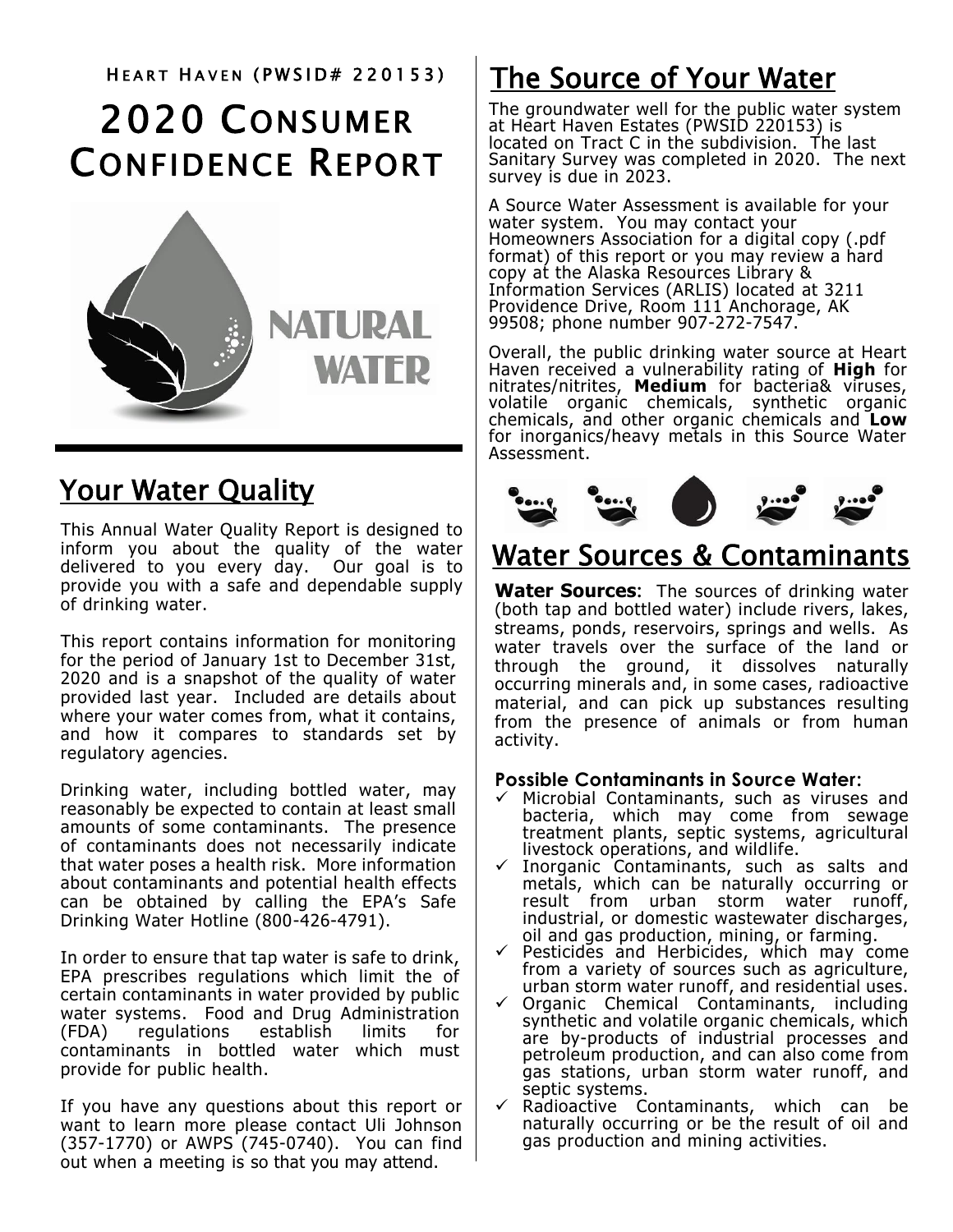## Water System Test Results

By regulation we are allowed to monitor for some contaminants less than once per year because the concentrations of these contaminants do not change frequently. Some of our data, thought representative, are more than one year old.

| Contaminant    | Violation<br>Y/N | <b>Level Detected</b>                      | <b>Date</b>                     | <b>MCLG</b> | <b>MCL</b>        | <b>Major Sources in</b><br><b>Drinking Water</b>                                                     |
|----------------|------------------|--------------------------------------------|---------------------------------|-------------|-------------------|------------------------------------------------------------------------------------------------------|
|                |                  |                                            | <b>INORGANIC CONTAMINANTS</b>   |             |                   |                                                                                                      |
| Copper         | <b>No</b>        | .451 ppm<br>0 of 5 samples<br>exceeded AL  | 8/24/18                         | $1.3$ ppm   | $AL = 1.3$<br>ppm | Corrosion of household<br>plumbing systems; Erosion of<br>natural deposits                           |
| Lead           | No.              | $.31$ ppb<br>0 of 5 samples<br>exceeded AL | 8/24/18                         | 0           | $AL = 15$<br>ppb  | Corrosion of household<br>plumbing systems; Erosion of<br>natural deposits                           |
| Nitrate        | No               | .339 ppm                                   | 3/17/20                         | 10 ppm      | 10 ppm            | Runoff from fertilizer use;<br>Leaching from septic tanks,<br>sewage; Erosion of natural<br>deposits |
|                |                  |                                            | <b>RADIOACTIVE CONTAMINANTS</b> |             |                   |                                                                                                      |
| Gross Alpha    | No.              | $0.44$ pCi/L                               | 12/16/16                        | $\Omega$    | 15 pCi/L          | Erosion of natural deposits                                                                          |
| Radium 226/228 | No.              | $0.28$ pCi/L<br>$0.20$ pCi/L               | 6/28/16<br>6/23/16              | 0           | 5 pCi/L           | Erosion of natural deposits                                                                          |
|                |                  |                                            | $0.000 \text{ M/s}$             |             |                   |                                                                                                      |

| <b>2020 Violations or Exceedances</b>      |
|--------------------------------------------|
| None                                       |
| <b>Unresolved Significant Deficiencies</b> |
| None                                       |

## Helpful Definitions and Abbreviations

**Maximum Contaminant Level (MCL**): The highest level of a contaminant that is allowed in drinking water. MCLs are set as close to the MCLGs as feasible using the best available treatment technology.

**Maximum Contaminant Level Goal (MCLG):** The level of a contaminant in drinking water below which there is no known or expected risk to health. MCLGs allow for a margin of safety.

**Maximum Residual Disinfectant Level (MRDL):** The highest level of a disinfectant allowed in drinking water. There is convincing evidence that addition of a disinfectant is necessary for control of microbial contaminants.

**Maximum Residual Disinfectant Level Goal (MRDLG):** The level of a drinking water disinfectant below which there is no known or expected risk to health. MRDLGs do not reflect the benefits of the use of disinfectants to control microbial contaminants.

**Non-Detects (ND**) – laboratory analysis indicates that the constituent is not present.

**Parts per million (ppm) or Milligrams per liter (mg/l)** – one part per million corresponds to one minute in two years or a single penny in \$10,000.

**Parts per billion (ppb) or Micrograms per liter -** one part per billion corresponds to one minute in 2000 years.

**Action Level (AL)** – the concentration of a contaminant which, if exceeded, triggers treatment or other requirements which a water system must follow.

**Treatment Technique (TT)** – A required process intended to reduce the level of a contaminant in drinking water.

*Your water system is regularly monitored to meet all regulatory requirements. Every effort is made to monitor exactly to State & Federal requirements.*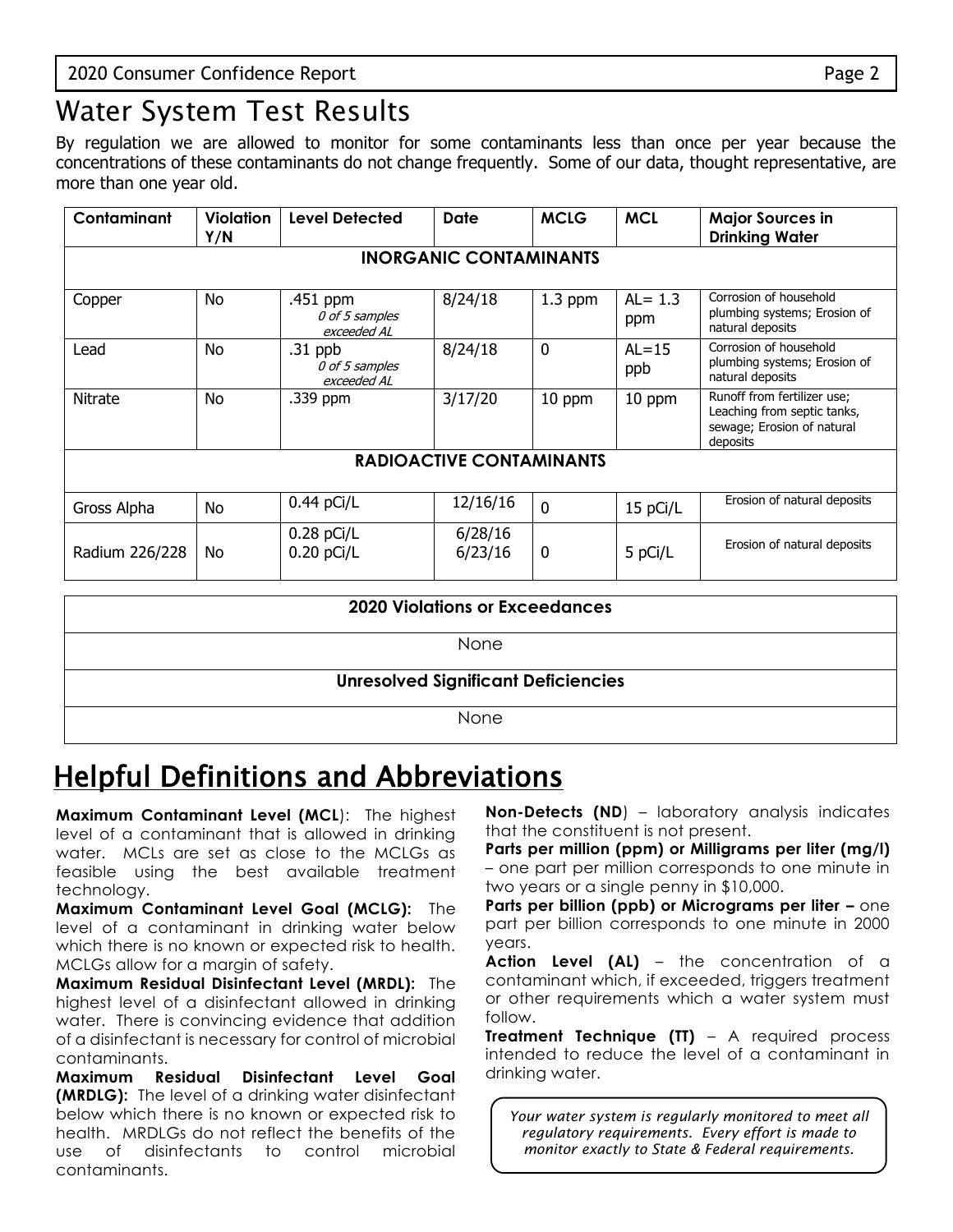## Reduction of Monitoring Requirements

As authorized and approved by the EPA, the State has reduced monitoring requirements for certain contaminants to less often than once per year because the concentrations of these contaminants are not expected to vary significantly from year to year. Some of the data in our Test Table, though representative, is more than one year old. We have monitoring waivers from the State of Alaska DEC for Synthetic Organic Contaminants (SOC's) and Asbestos.





#### Vulnerability of Some Populations to Contaminants in Drinking Water

Some people may be more vulnerable to contaminants in drinking water than the general population. Immuno compromised persons such as persons with cancer undergoing chemotherapy, persons who have undergone organ transplants, people with HIV/AIDS or other immune system disorders, some elderly, and infants can be particularly at risk from infections. These people should seek advice about drinking water from their health care providers. EPA/Centers for Disease Control and Prevention (CDC) guidelines on appropriate means to lessen the risk of infection by Cryptosporidium and other microbial contaminants are available from the Safe Drinking Water Hotline (800-426-4791).

## Lead in Drinking Water

If present, elevated levels of lead can cause serious health problems, especially for pregnant women and young children. Lead in drinking water is primarily from materials and components associated with service lines and home plumbing. Your water system is responsible for providing high quality drinking water, but cannot control the variety of materials used in plumbing components.

#### Steps to Minimize Potential for Lead Exposure:

When your water has been sitting for several hours, you can minimize the potential for lead exposure by flushing your tap for 30 seconds to 2 minutes before using water from drinking and cooking. If you are concerned about lead in your drinking water, you may wish to have your water tested. Information on lead in drinking water, testing methods, and steps you can take to minimize exposure is available from the safe Drinking Water Hotline or at http://www.epa.gov/safewater/lead.